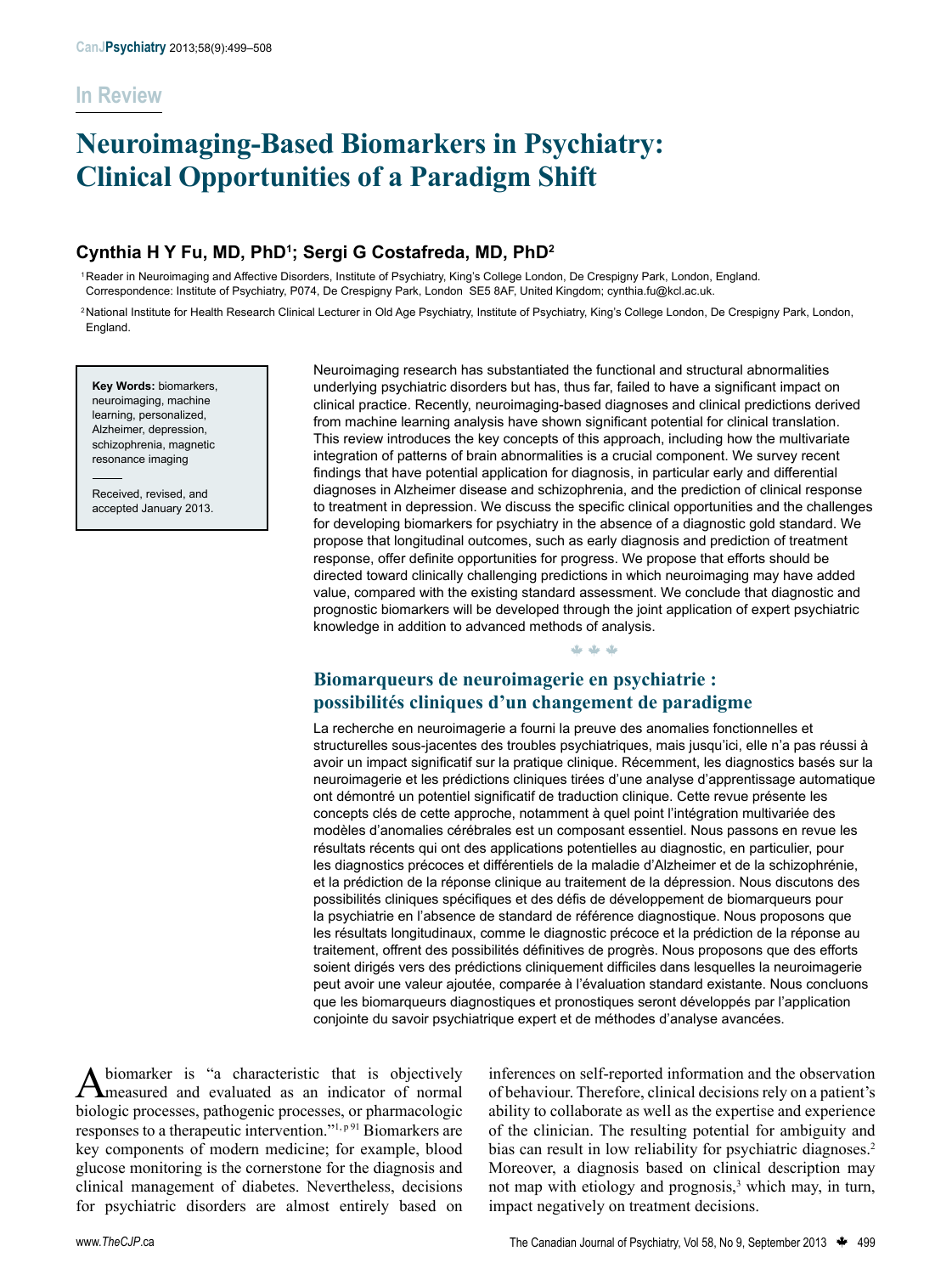It is no longer disputable that psychiatric disorders are brain disorders associated with abnormalities in distributed networks.4 Neuroimaging provides in vivo access to these abnormal brain circuits, and systematic differences have been observed between healthy people and patients with psychiatric disorders in brain structure, function, and neurochemistry. Brain imaging has substantially increased our knowledge of the pathophysiology of mental illnesses and is a candidate for the development of clinical diagnostic biomarkers. In particular, the potential of neuroimagingbased biomarkers lies not only in diagnosis but also for prognosis. Though clinical features may provide an indication of how well a patient's illness may respond to a particular treatment, biomarkers for predicting clinical response are not currently used in day-to-day practice. A prognostic biomarker could point toward the initiation of more intensive or combined therapies at an earlier stage in patients who have an illness that has been identified as being more difficult to treat, thus reducing the morbidity associated with potentially multiple, poorly effective treatments.

## **The Development of Neuroimaging-Based Biomarkers**

Our review focuses on the key markers needed in clinical applications: diagnosis and prognosis. We review the research studies that have demonstrated neuroimagingbased markers that have the potential for clinical translation. These neuroimaging studies can be broadly grouped into measures of brain structure or brain function. Structural measures include regional brain volumes and measures of white matter, and functional neuroimaging data range from resting-state measures to task-related activation studies. Both structural and functional neuroimaging data can be derived from the brain, as a whole or from specified individual regions. Which neuroimaging measure, combination of neuroimaging measures, or even combination of neuroimaging and clinical measures will provide the best diagnostic and prognostic biomarkers remains an open empirical question. Our review also examines how biomarkers for early and differential diagnostics can be developed, as well as markers that go beyond the usual categorical yes-or-no decision but can offer the probability associated with a particular prediction. We contend that it is by focusing on diagnosis and prognosis that neuroimaging-based biomarkers are more likely to offer added value, compared with the existing clinical assessment.

#### **Abbreviations**

| AD         | antidepressant             |
|------------|----------------------------|
| BD.        | bipolar disorder           |
| MCI        | mild cognitive impairment  |
| <b>MDD</b> | major depressive disorder  |
| <b>MRI</b> | magnetic resonance imaging |
| <b>SVM</b> | support vector machine     |
|            |                            |

#### **Highlights**

- The development of neurobiological diagnostic markers will require an iterative process, while pursuing higher levels of sensitivity and specificity to perfectly replicate current criteria-based diagnostic categories would be misguided.
- There is potential significant value in neuroimagingbased prediction of clinical response to improve clinical outcome.
- Expert knowledge is crucial for the successful translation of these potential biomarkers to clinical practice.

#### **Limitations**

There are no gold standard diagnostic markers in psychiatric disorders. Consequently, it would be misguided to aim for the highest sensitivity and specificity based on current diagnostic criteria.

We also review the specific challenges of validating new neuroimaging-based biomarkers for psychiatric conditions as current diagnostic criteria suffer from limited reliability and may be dissociated from neurobiological abnormalities. We propose that the joint application of expert psychiatric knowledge and advanced analytic methods is essential for the development of these much-needed clinical tools. Finally, we discuss the next steps required to maximize the impact of this approach for research and clinical practice.

### **From Neuroimaging Findings to Clinical Applications**

The conventional output from a neuroimaging study is a brain map, which summarizes measures from many subjects. In psychiatry, a typical study reports the significant differences in regional brain responses or structure between a given sample of patients and healthy control subjects. These group-level findings aim to identify the functional and structural brain phenotypes associated with a given disorder. To develop clinical tools, the investigation requires a shift away from considering differences at the group level, such as between patients and control subjects. Instead, the question becomes whether the brain map of a given person is expressing the neural phenotype for a specific disorder or clinical outcome. In other words, the aim is to use brain measurements for the prediction at the individual level regarding diagnosis—whether a given subject is ill or healthy—and prognosis—whether a given patient will show a good or poor clinical response to a particular treatment.

However, a fundamental difficulty is the inherent complexity of brain images that are 3-dimensional arrays of data constituted by a high number of localized measurements (known as its volumetric elements or voxels, for short). Genetics, functional genomics, and proteomics similarly generate detailed, highly dimensional measurements that contain clinically valuable predictive information. All of these fields share similar analytical challenges,<sup>5</sup> as classical statistical methods generally require more observations (subjects) than input variables (for example, voxels or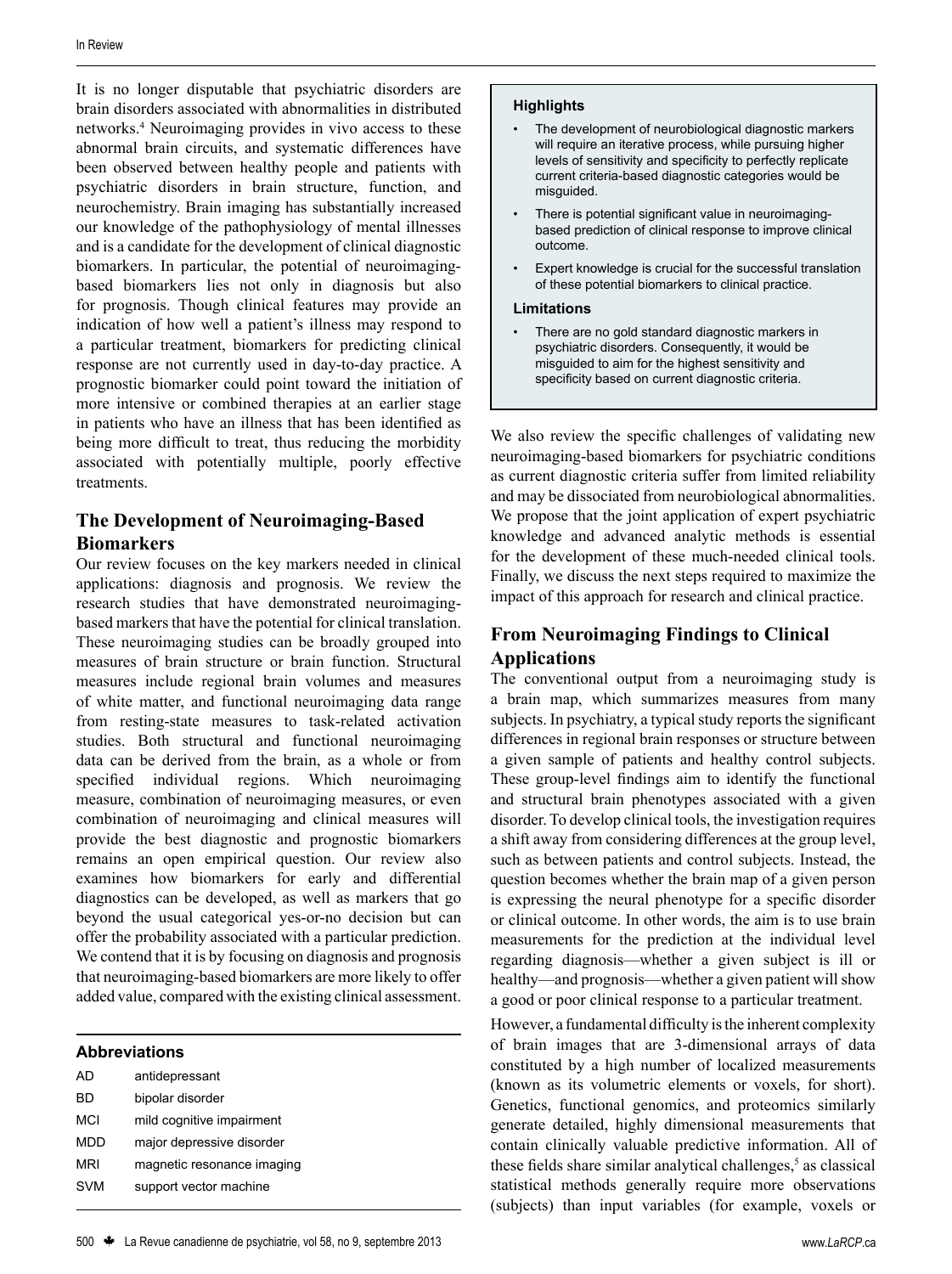Linear classification boundary Nonlinear classification boundary Voxel 2 Voxel 2 Voxel 1 Voxel 1

**Figure 1 Improving classification with multivariate methods**

This hypothetical classification problem illustrates how multivariate integration can improve accuracy. This example aims to separate 2 groups of subjects (green circles representing depressed patients, blue diamonds as healthy control subjects) based on 2 quantitative neuroimaging measurements (anterior cingulate and amygdala activation). In practice, multivariate integration generally involves more than 2 variables, but the principles illustrated here still apply. None of the 2 features can, in isolation, accurately separate the 2 groups. However, the integration of both measurements using a multivariate linear classification boundary achieves high separation.

genes). Instead, neuroimaging studies typically involve samples sizes in the order of tens to hundreds of subjects consisting of thousands to millions of voxels per subject.

Machine learning is a collection of methods derived from artificial intelligence and statistical learning. These methods have been a key facilitator in developing biomarkers from brain-imaging data as they have proven effective at tackling the analytic challenges of high-dimensional data. $5-7$ Such methods have already led to practical commercial applications, for example, face and speech recognition<sup>8</sup> and clinical prediction based on genomic information.<sup>5</sup> In neuroimaging, machine learning methods underpin recent advances in so-called mind-reading, whereby thoughts and intentions are identified from the pattern of brain activation alone.<sup>9</sup>

An important feature of machine learning algorithms is that they are designed to deal with multivariate inputs; in other words, they treat the brain images as patterns rather than considering each voxel in isolation as in conventional analysis methods. Multivariate approaches allow the integration over the whole brain of localized differences, which individually may be too small in magnitude or too variable to reliably separate groups of subjects (Figure 1). As neuroimaging studies in psychiatric disorders tend to reveal abnormalities that affect a network of regions rather than isolated, localized changes, $10$  the multivariate approach is able to integrate such patterns of differences leading to improvements in predictive accuracy.

The steps in the analysis involve teaching the machine learning algorithms to recognize samples of brain images, such as patients and control subjects (Figure 2). The algorithm learns the characteristics in these patterns

associated with either group. In other words, the algorithm learns the phenotype associated with the characteristic to be predicted, be it diagnostic or prognostic. Once the algorithm has been trained, this knowledge can be applied to novel scans, resulting in subject-specific clinical predictions. For instance, the novel brain image is then classified as belonging to one group or the other, such as patients or control subjects. Further technical details have been recently reviewed.11,12 Moreover, it is possible to combine different types of data, such as neuroimaging with clinical measures, which may improve the accuracy of the prediction.

#### **Diagnosis, Early Diagnosis, and Differential Diagnosis**

The strongest potential for clinical application to date has been in Alzheimer disease, owing to its well-characterized brain atrophy, which begins in the medial temporal lobe and spreads to neocortical regions. $13-15$  This atrophic phenotype of Alzheimer disease has been replicated by machine learning analyses.16–18 Using cases of Alzheimer disease that have been verified by postmortem investigation, high diagnostic accuracy of individual patients has been achieved, with a sensitivity of 95% and specificity of 95%, while expert neuroradiologists achieved only a sensitivity of 88% and specificity of 90% for the same dataset.<sup>19,20</sup> Measures of white matter with diffusion tensor imaging have reported a diagnostic accuracy of 98%.<sup>21</sup>

The clinical diagnosis of Alzheimer disease is made when marked and progressive cognitive impairments are already evident. A diagnosis, though, would be more useful at an earlier stage, while the patient is experiencing few cognitive deficits, such as in the form of self-reported memory loss.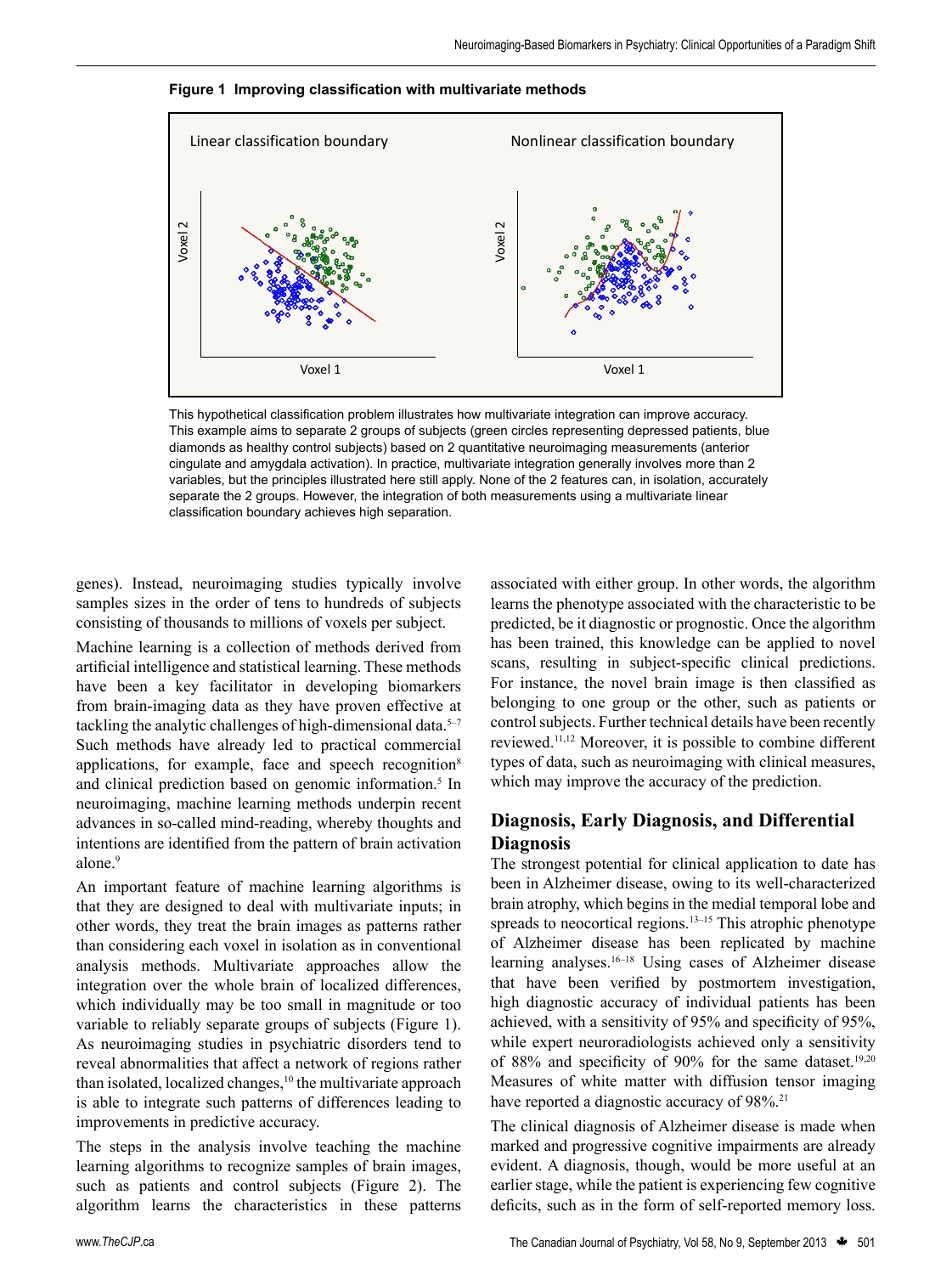

**Figure 2 Training and testing of classification models**

The phenotype associated with an outcome of interest (in this example, subjects diagnosed with MDD and healthy control subjects) is first learned using the scans of well-characterized people. The trained model is then used to generate predictions based on the scans of new, undiagnosed subjects. The trained model is usually represented by a map depicting the regional abnormalities associated with the prediction most important for classification.

However, currently it is impossible to predict from clinical and neuropsychological testing whether an individual with mild cognitive deficits will subsequently progress toward dementia or will remain stable.<sup>22</sup> Analysis of brain images of people with MCI has the potential to aid with this diagnostic transition.23–25 Indeed, the development of Alzheimer disease was predicted at an accuracy of 80% from the pattern of changes in hippocampal morphology (*n* = 30 MCI subjects: sensitivity 80%, specificity 80%),<sup>23</sup> which was validated in a large-scale, multicentre trial at the same level of accuracy  $(n = 103 \text{ MCI subjects: sensitivity } 77\%$ , specificity 80%).<sup>24</sup> Importantly, MCI subjects who developed dementia could not have been distinguished at baseline based on clinical, demographic, and neuropsychological features, providing evidence that the neuroimaging-based prediction could add value to the standard diagnostic assessment.

The differential diagnosis of Alzheimer disease from other degenerative dementias also presents as a clinical challenge. Further, the degree of overall brain atrophy may not distinguish between pathologies,<sup>26</sup> instead it may be the pattern of atrophy that is useful for diagnostic classification. In Alzheimer disease, the medial temporal cortex is more specifically affected than in non-Alzheimer pathologies,

such as dementia with Lewy bodies and vascular cognitive impairment.<sup>27</sup> A recent 3-way diagnosis has been applied to structural MRI scans of pathologically verified cases of dementia.28 High accuracy of diagnosis was found for all diagnoses: Alzheimer disease (sensitivity 91%, specificity 84%), Lewy body disease (sensitivity 79%, specificity 99%), and frontotemporal degeneration (sensitivity 84%, specificity 94%).

Functional imaging information has also shown diagnostic potential. Brain activation during language and memory tasks measured by functional MRI distinguishes Alzheimer patients and healthy control subjects with over 80% sensitivity and specificity.<sup>29,30</sup> Classification using restingstate perfusion by single photon emission computed tomography (commonly referred to as SPECT)<sup>31,32</sup> also generated high diagnostic performance (sensitivity 90%, specificity 70%), surpassing the accuracy of a panel of expert neuroradiologists (sensitivity 57%, specificity 82%). Whether functional and structural abnormalities contain distinct diagnostic patterns and can be used for improved clinical performance or whether they express similar and redundant information is an important question to be further explored. Structural MRI has an advantage of already being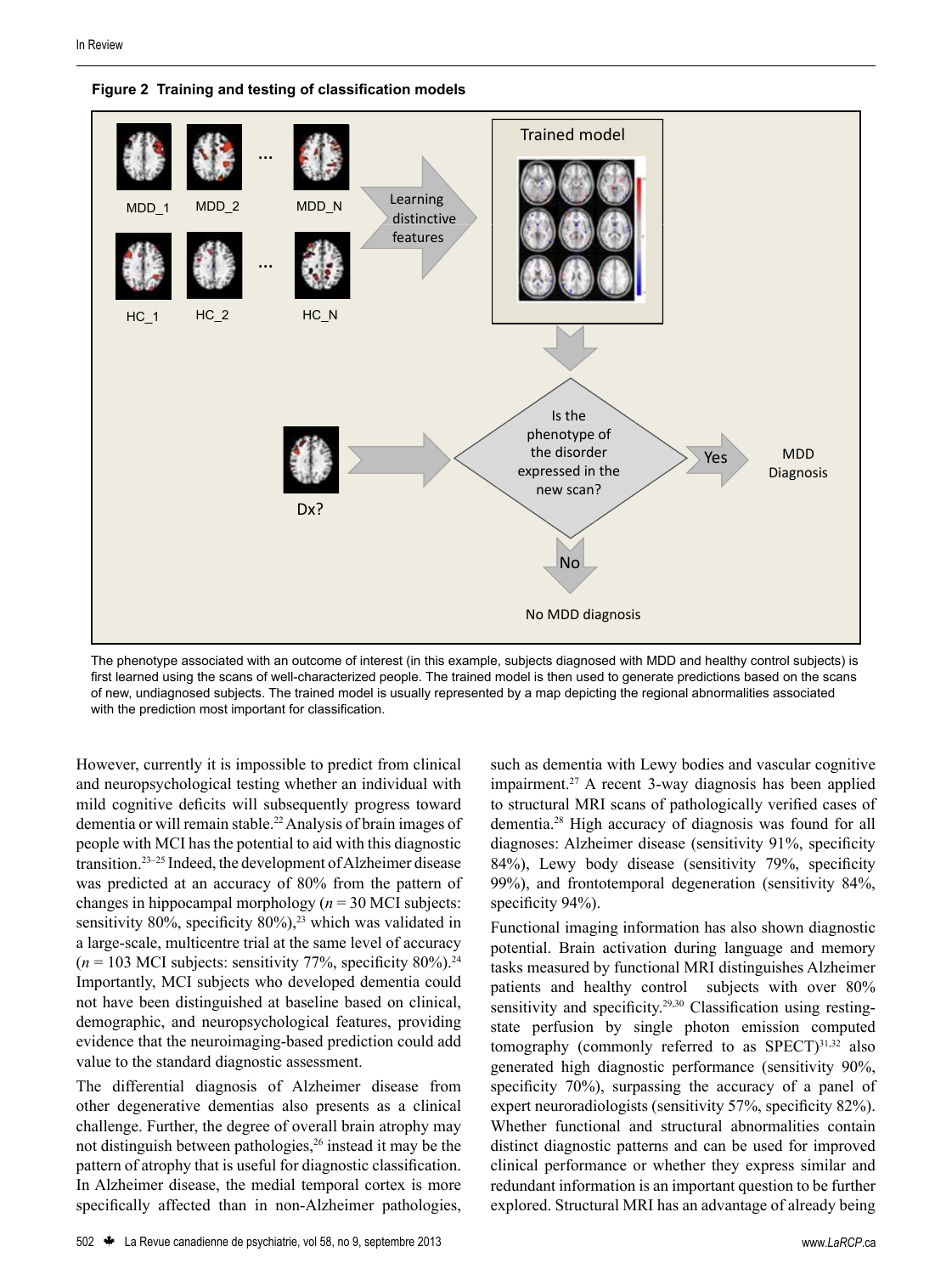routinely used in the assessment of suspected dementia.<sup>33</sup> Therefore, machine learning analysis can be seen as an addon tool to the usual neuroradiological examination, which has the potential to lead to improved early diagnosis of Alzheimer disease and its differential diagnosis.

MDD is characterized by structural and functional brain abnormalities involving limbic and prefrontal regions.<sup>34,35</sup> Using machine learning analysis, we have shown that the functional correlates of implicitly processing emotional faces is diagnostic for depression (sensitivity 84%, specificity 89%).36 While the functional neuroanatomy of verbal working memory also shows distinct neural correlates in MDD37 and generated a statistically significant diagnostic accuracy for depression (sensitivity 65%, specificity  $70\%$ ),<sup>38</sup> the clinical significance is limited, owing to its low accuracy. Additional sensitivity though may be generated by combining functional imaging tasks of emotional and reward processing.39 Structural abnormalities are evident in depression, in particular in the hippocampus, which is present in the first episode<sup>40</sup>; however, these provided statistically significant but clinically limited diagnostic potential (sensitivity 65%, specificity 70%) for patients with a moderate severity of depression.<sup>40</sup> The diagnostic accuracy of structural neuroimaging data, though, may be greater in patients who experience a more severe form of the illness.<sup>41</sup>

In schizophrenia, structural MRI has also shown diagnostic potential in identifying patients relative to healthy control subjects, using both whole brain images $42,43$  and hippocampal abnormalities. $42-45$  However, these studies have generally focused on patients with well-established schizophrenia. Once more, accurate diagnosis of schizophrenia at the early stages is a significant clinical challenge.<sup>46</sup> Characteristic structural brain abnormalities have been identified in people with high levels of schizotypy and prodromal symptoms of psychosis, which have been applied to predict the risk of transition to a psychotic episode.47,48 As well, the differential diagnosis raises another clinical concern. Distinguishing people with schizophrenia from those with BD and healthy control subjects has been achieved with a sensitivity and specificity of over 90% based on functional abnormalities in prefrontal and temporal cortices and within default neural networks.49–51

Neuroimaging-based prediction has also shown promising results in classifying subjects with obsessive–compulsive disorder,<sup>52</sup> autism spectrum disorders,<sup>53</sup> BD,<sup>46,54</sup> and substance abuse.<sup>55</sup> Most of these studies have found abnormalities that were regionally distributed but of relatively small magnitudes, and therefore with much overlap between patients and control subjects for any given region, which machine learning approaches were able to integrate leading to accurate classification.

#### **Predicting Clinical Response to Treatment**

Treatment response prediction in depression is a clinical concern in which prognostic biomarkers could have a significant impact. Current treatment decisions are made on a trial-and-error basis, with little, if any, empirically validated

guidance for which treatment is likely to be most effective for a particular person. Initial reports of an association of anterior cingulate function with treatment response to  $ADS<sup>56,57</sup>$  have been replicated and extended in neuroimaging treatment studies of pharmacotherapy<sup>58</sup> and psychological therapy,<sup>59</sup> with evidence of involvement of areas beyond the anterior cingulate.60 As well, we have observed distinct predictors of clinical response to pharmacotherapy, compared with psychological treatment. The structural neuroanatomy of depression was highly predictive treatment response to ADs,<sup>40,61</sup> while it was the pattern of functional neural responses to emotional processing that predicted clinical response to cognitive-behavioural therapy.62 Functional neural correlates of emotional processing or verbal memory showed statistically significant but clinically limited predictive potential for ADs.36,38 The neural substrate for such predictions was consistent with regions implicated in depression, such as in the amygdala and anterior cingulate.56–58 These findings suggest that a combination of both structural and functional imaging tests may lead to a useful aid in the clinical management of depression, as well as schizophrenia<sup>63</sup> and other disorders.

## **Integration With Expert Knowledge I: Defining Clinically Important Targets for Prediction**

Expert knowledge is crucial for the successful translation of these potential biomarkers to clinical practice. Clinical expertise is required to formulate useful questions for which neuroimaging could conceivably add value over the existing clinical assessment. For instance, identifying people with established dementia from healthy control subjects does not usually present as a clinical challenge with standard clinical assessments and therefore machine learning is unlikely to add value. However, when doubts exist concerning the etiology of a dementia syndrome, neuroimaging-based prediction can be useful for differential diagnosis.28 In the early diagnosis of Alzheimer disease, neuroimaging can help to identify the pattern of atrophy characteristic of this disorder, a role already accepted in recently proposed diagnostic criteria. Similarly, while wellestablished schizophrenia is usually identifiable with a standard clinical assessment, the identification of people at risk who are more likely to develop a full-blown psychotic episode based on their neuroimaging phenotype may offer a real clinical advantage.48

A specific difficulty in the development of new biomarkers is the absence of a true diagnostic gold standard for psychiatric disorders. A gold standard should separate subjects with and without the condition with near-perfect accuracy.64 However, in psychiatry, diagnosis is based on the application of criteria to self-reported information and the observation of behaviour. The reliability of this strategy can be low for many diagnoses.2 More importantly, current diagnostic classification systems for psychiatry do not explicitly link to etiology, and it is unknown to what extent they capture the underlying biological basis.<sup>3</sup>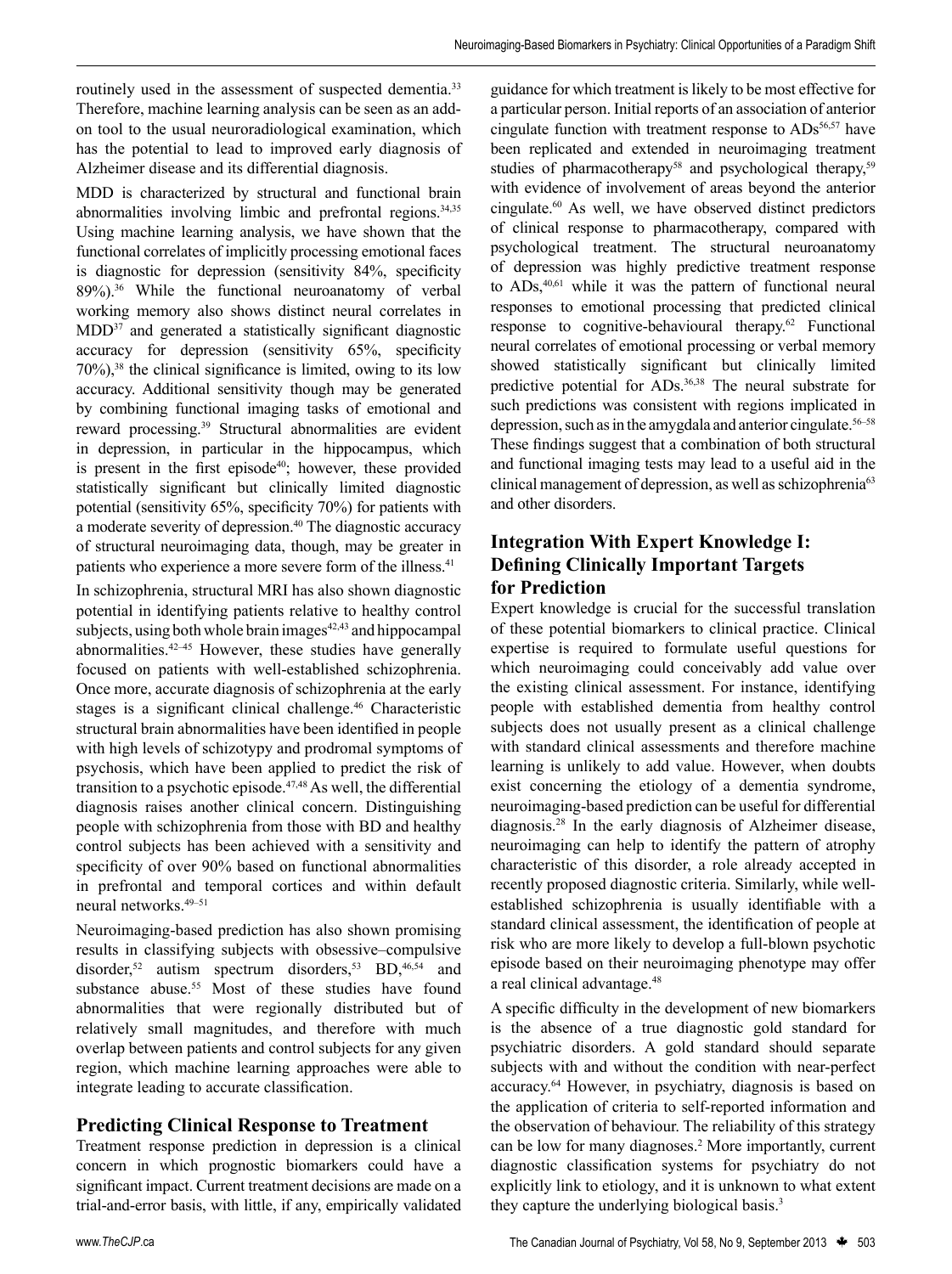In machine learning, successful algorithm training depends on the availability of a sample of subjects with the condition of interest, who are therefore likely to express the neurobiological abnormalities to be learned by the algorithm. Any subjects that have been erroneously classified will introduce unwanted variability in this training process, a blurring of the neurobiological features that will tend to make the resulting test less accurate. Diagnostic misclassification is particularly likely in early diagnosis, before the full clinical picture has appeared. For instance, heterogeneous categories of MCI or prodromal psychosis contain a significant proportion of subjects who do not express the biological markers of the process and will never develop the full condition. More critically, if the aim is to build a more valid diagnostic system rooted in core etiological and pathophysiological realities, then pursuing higher levels of sensitivity and specificity in an attempt to perfectly replicate current criteria-based diagnostic categories would be misguided.3,65 Further, using a flawed gold standard, such as criteria-based diagnosis to validate a potentially superior biologically-based marker, would yield misleading estimates of its performance.<sup>64</sup>

Instead, a successful training and validation strategy for new biomarkers has to consider the limitations in current diagnostic criteria. A general approach to overcome diagnostic misclassification is to train the model (that is, read the neurobiological abnormalities constituting the phenotype of interest) in subjects for which there is very little diagnostic uncertainty, for instance, because they have remained stable in a particular diagnostic category for some time. For early diagnosis, this involves training the algorithm in patients with an established diagnosis, for example, Alzheimer disease<sup>24</sup> or schizophrenia. While in these subjects the test would have little or no clinical added value, their diagnostic homogeneity should result in a good-quality reading of the neurobiological abnormalities into the trained algorithm. This accurate test can then be applied to subjects for whom diagnostic doubts exist; for instance, because they are suspected to be at the very early stages of a disorder, looking for indications that their neuroimaging phenotype already shows similarities to that of more advanced patients.24 This approach is particularly suited to predicting clinically important outcomes in which early, prodromal neurobiological changes are suspected to precede the full clinical expression of the disorder. This procedure also has the advantage of conducting the training and testing procedure in entirely separate sets of patients, adding to its validity and the likelihood that the observed predictive performance of the test can be generalized to new patients in whom the condition is suspected.

Another strategy is to use neuroimaging to predict events that are relatively independent of diagnostic criteria but have intrinsic clinical value and can therefore act as external validators of clinical diagnoses.<sup>66,67</sup> One example is the prediction of treatment response. In depression, the demonstration that remission can be predicted based on a brain scan before treatment initiation strongly suggests that neuroimaging is able to capture essential components of its biology.40,68 As well, the prediction of disease onset, such as using neuroimaging to predict whether someone experiencing memory loss is, in fact, in the early stages of dementia, not only of immediate clinical utility but also offers strong evidence for the validity of the underlying neurobiological abnormalities as diagnostic markers. Additionally, the prediction of prognosis and treatment response is particularly unsatisfactory in many areas of psychiatry, and the usual clinical assessment often does not reveal sufficient information to orient treatment decisions, which are therefore made on a trial-and-error basis. As the value of a new biomarker ultimately lies in their capacity to improve patient outcomes, neuroimaging-based prediction is thus likely to offer significant added value in this area.<sup>69</sup>

## **Integration With Expert Knowledge II: Defining What to Measure**

Nevertheless, the role of neuroimaging-based biomarkers for the diagnosis of psychiatric disorders is not necessarily limited to replicating diagnostic criteria systems. We expect that there will be an iterative process, in which previous neuroimaging-based prediction results can generate new hypotheses and be incorporated as prior knowledge for future studies. Raw brain measurements are not usually employed to train the machine learning algorithms, but rather highly preprocessed data are used instead. In most applications, measurements from many brain regions may not be valuable for the prediction task. This redundant input should be discarded while identifying and focusing the learning process on the most promising features. Because these spurious features have no real discriminative power in the population, using such irrelevant voxels to develop a predictive model will compromise its capacity to generate accurate predictions for new subjects.<sup>6,70,71</sup> If there is a known set of affected regions, the classifier can be focused on measurements from these regions of interest, while ignoring measurements from other regions.72 In Alzheimer disease, the preprocessing can thus involve segmentation of the brain regions known to suffer atrophy in the earlier stages of the illness, namely, in the hippocampus.<sup>73</sup> Therefore, selection of the appropriate imaging modality and preprocessing strategy is crucial for successful prediction as it reflects previous expert knowledge. In most disorders, though, the best modality, preprocessing strategy, and regions of interest are not fully known a priori. In these situations, prior knowledge can be combined with datadriven selection of the most important input features.<sup>68</sup>

#### **Next Steps**

Machine learning applied to neuroimaging is a novel approach that has the capacity to generate biomarkers with clinical applicability. The examples have focused on the results most likely to translate into clinical tools, and they are likely to be only a small subset of the potential of this methodology. Whether a group-level difference in brain patterns translates into statistically significant but more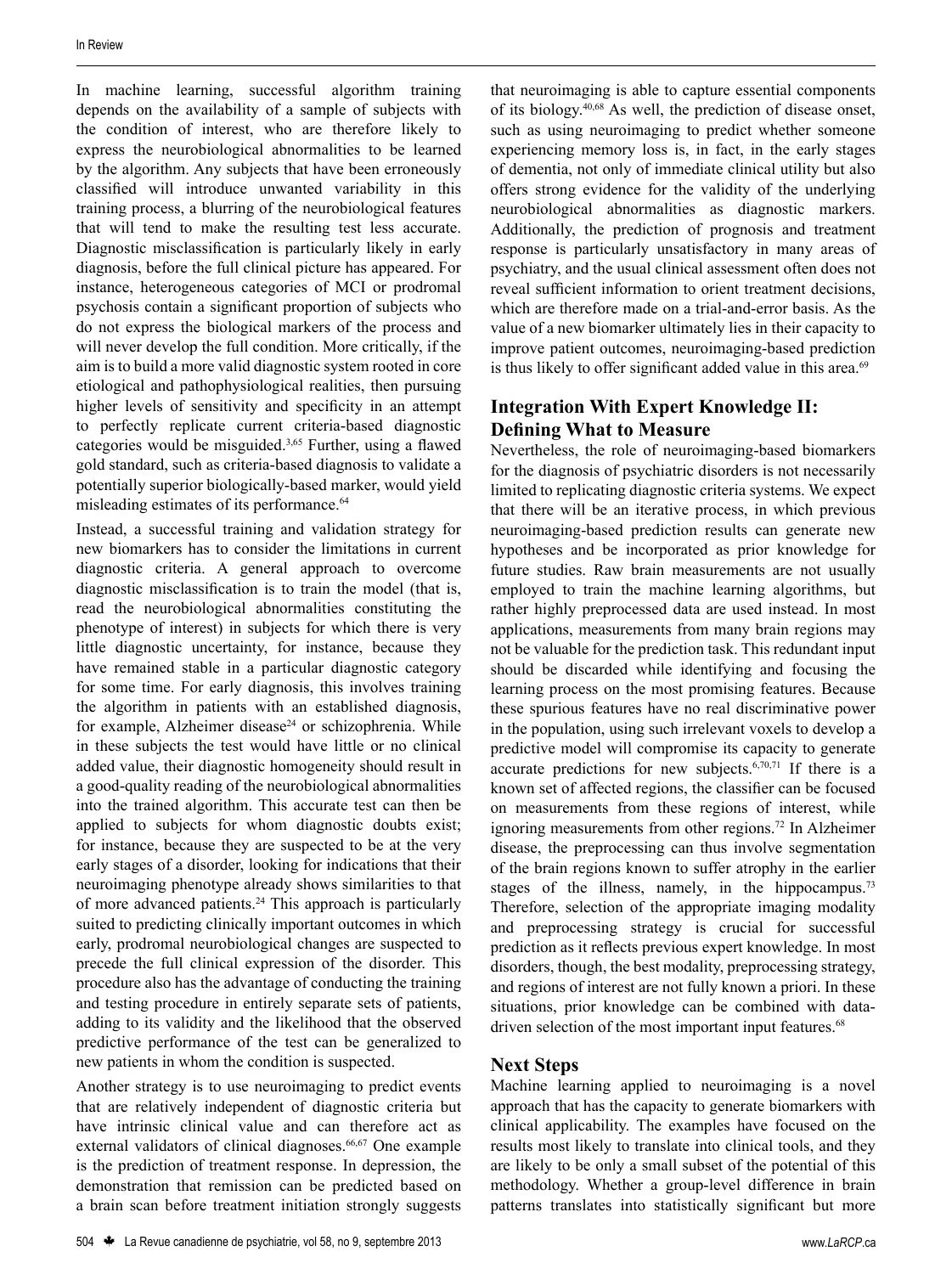importantly a clinically relevant individual-level prediction is an empirical, testable hypothesis that should be addressed as a complement to conventional analysis.<sup>24,51</sup> This inclusive approach to biomarker discovery in neuroimaging mirrors the strategies currently used in similar high-dimensional fields, such as genetics and *-omics*. 5

To realize this translational potential, the potential biomarker needs to be taken from the discovery stage, to the development of standardized clinical assay, and to clinical implementation.<sup>74</sup> The next step after discovery is to confirm the initial results in an external sample; that is, the demonstration that the biomarker generalizes and is also useful in other patients. The diagnostic value of medial temporal atrophy in Alzheimer disease has been well studied and is considered to be a confirmatory diagnostic criterion.74 In depression, the findings that functional abnormalities have diagnostic potential<sup>36</sup> and the predictive potential of grey matter abnormalities<sup>40</sup> has been confirmed in independent samples.39,61 Validation studies are essential and should include subjects representative of the population, compared with the so-called clean, comorbidity-free, clearcut patients who are normally used in proof-of-principle studies.73 Multicentre designs are particularly convincing, because they can test whether that the prediction is robust to differences in prevalence, recruitment, and clinical management.<sup>20,73</sup>

With standardization of acquisition methods and analysis,<sup>75</sup> the predictive models obtained with machine learning analysis in one study can be stored in a database and tested with different samples. A repository consisting of trained models that have shown predictive potential in one sample can be accessed by other researchers for test purposes and would accelerate progress. Well-documented, user-friendly, open-source machine learning toolboxes have been developed (for example, Princeton Multi-Voxel Pattern Analysis toolbox [MVPA]<sup>76</sup> and its Python version [PyMVPA]77), which can analyze most types of neuroimaging data using various approaches, and offer a relatively pain-free approach for clinical scientists to test the predictive value of their experiments.<sup>9</sup> There are also numerous mathematical methods for pattern recognition that have proved their value when applied to neuroimaging. It remains an area of active inquiry in machine learning research whether specific algorithms work best for specific high-dimensional datasets. The predominant technique has been SVM classification.<sup>7,78</sup> SVM finds an optimal boundary between groups by focusing not on the full sample, but only on those examples that are difficult to classify. This leads to good theoretical generalization properties even in high-dimensional classification problems, which have been empirically effective in different areas of medicine, including for the diagnosis of breast tumours in mammographies,<sup>79</sup> and cancer diagnosis and prediction of response to chemotherapy using gene expression data,<sup>7,80,81</sup> in addition to neuroimaging. While some concerns have been raised that relatively long analysis time (currently in the order of days) may be an impediment to the practical

application of neuroimaging-based diagnosis, $12$  we would assert that such concerns are overstated as this period is comparable to many other laboratory tests, while psychiatric emergencies can be continued to be treated as per current procedures.

An important step, though, is to go beyond dichotic prediction, such as patient compared with control subject, or responder compared with nonresponder. We have proposed a general probabilistic approach to neuroimaging-based classification, which produces accurate predictions along with a confidence level, the probability that the prediction is actually correct for that specific patient.<sup>68</sup> Developments in pattern regression also allow the prediction of continuous variables, $82$  paralleling the dimensional outcomes commonly used in clinical psychiatry, such as rating or symptom scales.

A substantial effort is required to translate the outcome of the machine learning algorithm into useful information for the clinician. Most studies present a figure illustrating which brain areas contained the information on which the prediction is based alongside the usual performance metrics of sensitivity and specificity. This brain map can help convince the clinician of the robustness of the predictions, particularly if the areas highlighted have been independently linked to the outcome by other reports. For instance, our work using structural MRI to predict treatment response in depression confirms the well-replicated link between anterior cingulate and AD response.<sup>40,60</sup> New insights into the mechanisms of brain disorders will also likely be revealed. Machine learning prediction, in common with other multivariate, pattern-based approaches, is also more sensitive to distributed patterns of changes that are too weak to survive the strict multiple comparison correction of usual mass-univariate approaches, as in conventional analysis. Increased sensitivity may account for the more complex patterns of abnormalities that machine learning studies generally reveal relative to conventional group analysis.36,48,83

The ethical, social, and clinical arguments for the development of biomarkers for diagnosis and prognosis in psychiatry are clear and imperative. It is foreseeable that the clinical assessment for some psychiatric disorders will soon include a brain imaging scan. In fact, the addition of these new analysis techniques to the usual diagnostic work up for dementia is likely to be the first application of neuroimagingbased prediction implemented in clinical practice.

In summary, neuroimaging research has revealed that psychiatric disorders are associated with complex, distributed, multimodal patterns of brain abnormalities. We have discussed how machine learning can provide a unique link between in vivo brain measurements of individual patients and their symptoms, behaviours, and clinical outcomes. This innovation opens the way for the translation of neuroimaging findings into clinical tools for psychiatry and has the potential to make a significant contribution to psychiatric classification by identifying the neurobiology in an iterative process.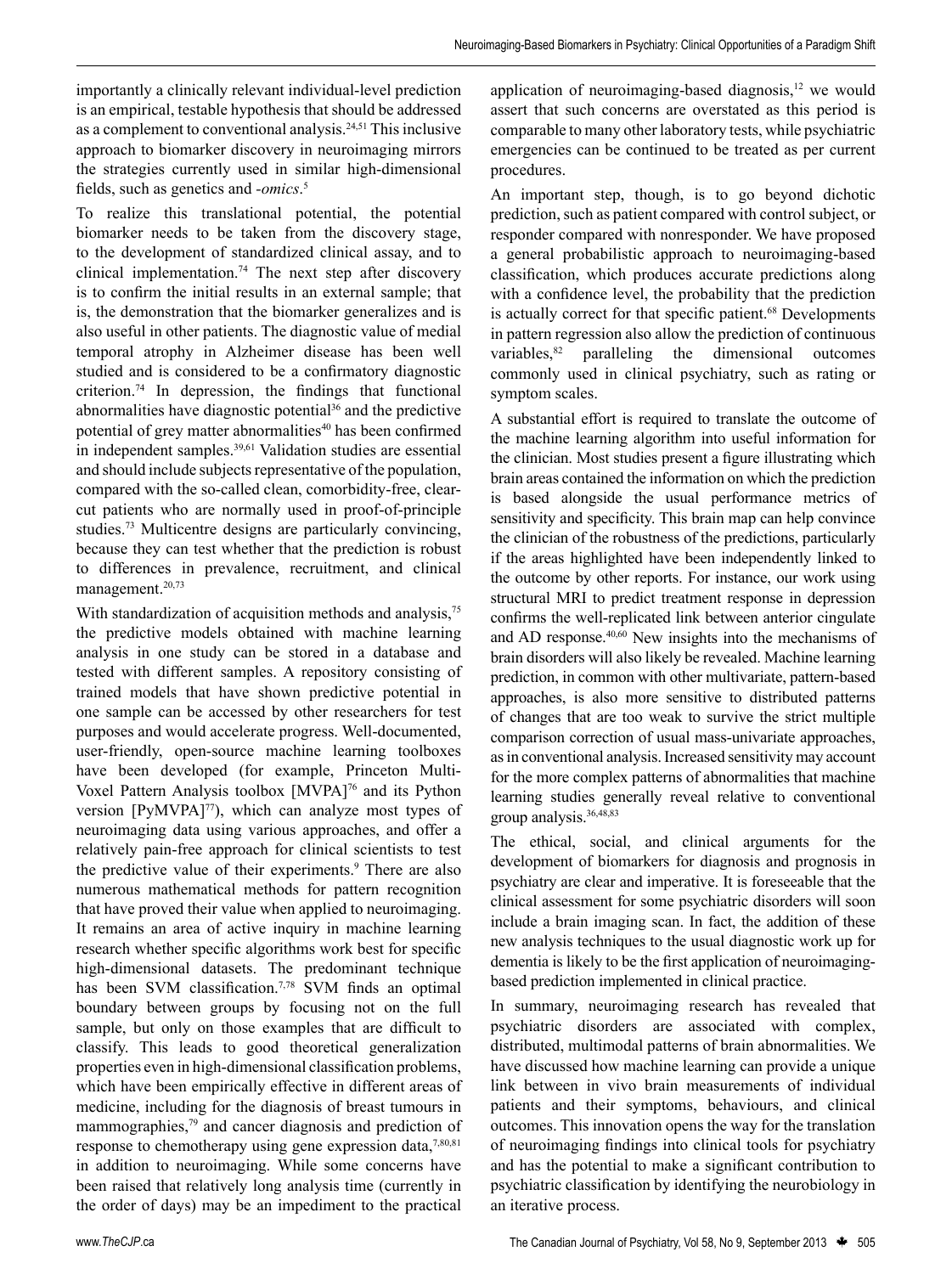#### **Acknowledgements**

Dr Fu acknowledges support from a Higher Education Funding Council of England Clinical Senior Lecturer Award and Medical Research Council (United Kingdom) Discipline Hopping Grant. Dr Costafreda acknowledges support from the National Institute for Health Research Specialist Biomedical Research Centre for Mental Health award to the South London and Maudsley National Health Service Foundation Trust and the Institute of Psychiatry, King's College London.

The Canadian Psychiatric Association proudly supports the In Review series by providing an honorarium to the authors.

#### **References**

- 1. Biomarkers Definitions Working Group NIH. Biomarkers and surrogate endpoints: preferred definitions and conceptual framework. Clin Pharmacol Ther. 2001;69(3):89–95.
- 2. Kraemer HC, Kupfer DJ, Clarke DE, et al. DSM-5: how reliable is reliable enough? Am J Psychiatry. 2012;169(1):13–15.
- 3. Kupfer DJ, First MB, Regier DA, editors. Neuroscience research agenda to guide development of a pathophysiologically based classification system. A research agenda for DSM-V. Washington (DC): American Psychiatric Press; 2002.
- 4. Insel T, Cuthbert B, Garvey M, et al. Research Domain Criteria (RDoC): toward a new classification framework for research on mental disorders. Am J Psychiatry. 2010;167(7):748–751.
- 5. Clarke R, Ressom HW, Wang A, et al. The properties of highdimensional data spaces: implications for exploring gene and protein expression data. Nat Rev Cancer. 2008;8(1):37–49.
- 6. Duin RPW. Classifiers in almost empty spaces. 15th International Conference on Pattern Recognition; Barcelona, Spain; September 3–7, 2000. p 1–7.
- 7. Noble WS. What is a support vector machine? Nat Biotechnol. 2006;24(12):1565–1567.
- 8. Mitchell TM. The discipline of machine learning. Technical report. Pittsburgh (PA): Carnegie Mellon University, School of Computer Science, Machine Learning Department; 2006. Contract number CMU-ML-06–108.
- 9. Pereira F, Mitchell T, Botvinick M. Machine learning classifiers and fMRI: a tutorial overview. Neuroimage. 2009;45(1 Suppl 1):S199–S209.
- 10. Costafreda SG. Pooling fMRI data: meta-analysis, mega-analysis and multi-center studies. Front Neuroinform. 2009;3:33.
- 11. Kloppel S, Abdulkadir A, Jack CR Jr, et al. Diagnostic neuroimaging across diseases. Neuroimage. 2012;61(2):457–463.
- 12. Orrù G, Pettersson-Yeo W, Marquand AF, et al. Using support vector machine to identify imaging biomarkers of neurological and psychiatric disease: a critical review. Neurosci Biobehav Rev. 2012;36(4):1140–1152.
- 13. Braak H, Braak E. Neuropathological stageing of Alzheimer-related changes. Acta Neuropathol. 1991;82(4):239–259.
- 14. Dubois B, Feldman HH, Jacova C, et al. Research criteria for the diagnosis of Alzheimer's disease: revising the NINCDS-ADRDA criteria. Lancet Neurol. 2007;6(8):734–746.
- 15. Frisoni GB, Fox NC, Jack CR, et al. The clinical use of structural MRI in Alzheimer disease. Nat Rev Neurol. 2010;6(2):67–77.
- 16. Fan Y, Batmanghelich N, Clark CM, et al. Spatial patterns of brain atrophy in MCI patients, identified via high-dimensional pattern classification, predict subsequent cognitive decline. Neuroimage. 2008;39(4):1731–1743.
- 17. Gutman B, Wang Y, Morra J, et al. Disease classification with hippocampal shape invariants. Hippocampus. 2009;19(6):572–578.
- 18. Teipel SJ, Born C, Ewers M, et al. Multivariate deformation-based analysis of brain atrophy to predict Alzheimer's disease in mild cognitive impairment. Neuroimage. 2007;38(1):13–24.
- 506 W La Revue canadienne de psychiatrie, vol 58, no 9, septembre 2013 www.*LaRCP*.ca
- 19. Kloppel S, Stonnington CM, Barnes J, et al. Accuracy of dementia diagnosis: a direct comparison between radiologists and a computerized method. Brain. 2008;131(Pt 11):2969–2974.
- 20. Kloppel S, Stonnington CM, Chu C, et al. Automatic classification of MR scans in Alzheimer's disease. Brain. 2008;131(Pt 3):681–689.
- 21. Graña M, Termenon M, Savio A, et al. Computer aided diagnosis system for Alzheimer disease using brain diffusion tensor imaging features selected by Pearson's correlation. Neurosci Lett. 2011;502(3):225–229.
- 22. Fellows L, Bergman H, Wolfson C, et al. Can clinical data predict progression to dementia in amnestic mild cognitive impairment? Can J Neurol Sci. 2008;35(3):314–322.
- 23. Ferrarini L, Frisoni GB, Pievani M, et al. Morphological hippocampal markers for automated detection of Alzheimer's disease and mild cognitive impairment converters in magnetic resonance images. J Alzheimers Dis. 2009;17(3):643–659.
- 24. Costafreda SG, Dinov ID, Tu Z, et al. Automated hippocampal shape analysis predicts the onset of dementia in mild cognitive impairment. Neuroimage. 2011;56(1):212–219.
- 25. Misra C, Fan Y, Davatzikos C. Baseline and longitudinal patterns of brain atrophy in MCI patients, and their use in prediction of short-term conversion to AD: results from ADNI. Neuroimage. 2009;44(4):1415–1422.
- 26. O'Brien JT, Paling S, Barber R, et al. Progressive brain atrophy on serial MRI in dementia with Lewy bodies, AD, and vascular dementia. Neurology. 2001;56(10):1386–1388.
- 27. Burton EJ, Barber R, Mukaetova-Ladinska EB, et al. Medial temporal lobe atrophy on MRI differentiates Alzheimer's disease from dementia with Lewy bodies and vascular cognitive impairment: a prospective study with pathological verification of diagnosis. Brain. 2009;132(Pt 1):195–203.
- 28. Vemuri P, Simon G, Kantarci K, et al. Antemortem differential diagnosis of dementia pathology using structural MRI: differential-STAND. Neuroimage. 2011;55(2):522–531.
- 29. Ford J, Farid H, Makedon F, et al. Patient classification of fMRI activation maps. Medical Image Computing and Computer-Assisted Intervention—MICCAI 2003, 6th International Conference, Montreal, QC; November 15–18, 2003; Proceedings. Springer; 2003. p 58–66.
- 30. Kontos D, Megalooikonomou V, Pokrajac D, et al. Extraction of discriminative functional MRI activation patterns and an application to Alzheimer's disease. Medical Image Computing and Computer-Assisted Intervention—MICCAI 2004, 7th International Conference, Saint-Malo, France; September 26–29, 2004; Proceedings; Springer; 2004. p 727–735.
- 31. Stoeckel J, Ayache N, Malandain G, et al. Automatic classification of SPECT images of Alzheimer's disease patients and control subjects. Lect Notes Comput Sci. 2004:654–662.
- 32. Fung G, Stoeckel J. SVM feature selection for classification of SPECT images of Alzheimer's disease using spatial information. Knowl Inf Syst. 2007;11(2):243–258.
- 33. National Institute for Health and Clinical Excellence (NICE). NICE guidelines for dementia. London (GB): NICE; 2010.
- 34. Fitzgerald PB, Laird AR, Maller J, et al. A meta-analytic study of changes in brain activation in depression. Hum Brain Mapp. 2008;29(6):683–695.
- 35. Koolschijn PC, van Haren NE, Lensvelt-Mulders GJ, et al. Brain volume abnormalities in major depressive disorder: a metaanalysis of magnetic resonance imaging studies. Hum Brain Mapp. 2009;30(11):3719–3735.
- 36. Fu CHY, Mourao-Miranda J, Costafreda SG, et al. Pattern classification of sad facial processing: toward the development of neurobiological markers in depression. Biol Psychiatry. 2008;63(7):656–662.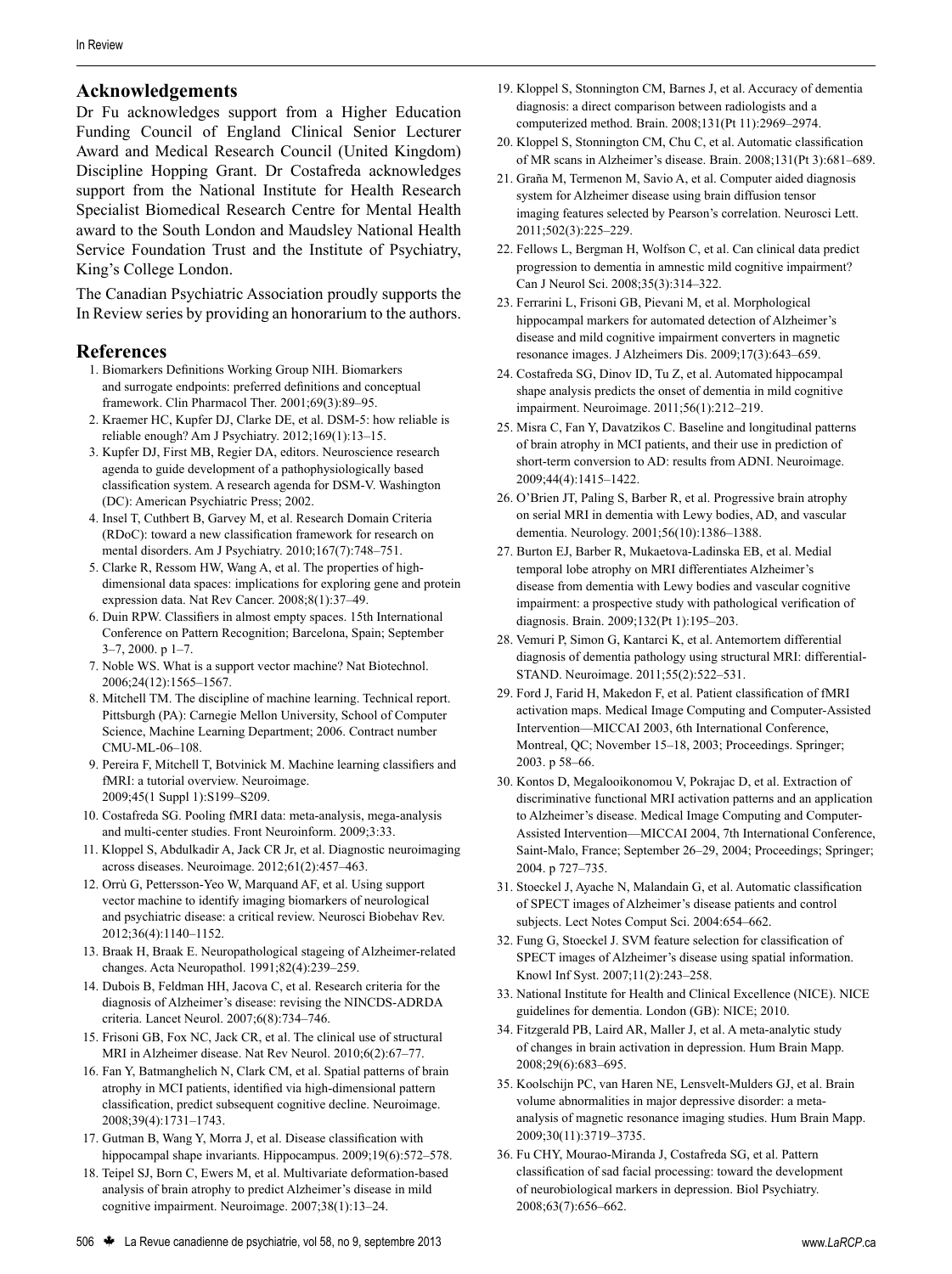- 37. Walsh ND, Williams SCR, Brammer MJ, et al. A longitudinal functional magnetic resonance imaging study of verbal working memory in depression after antidepressant therapy. Biol Psychiatry. 2007;62(11):1236–1243.
- 38. Marquand AF, Mourao-Miranda J, Brammer MJ, et al. Neuroanatomy of verbal working memory as a diagnostic biomarker for depression. Neuroreport. 2008;19(15):1507–1511.
- 39. Hahn T, Marquand AF, Ehlis A-C, et al. Integrating neurobiological markers of depression. Arch Gen Psychiatry. 2011;68(4):361–368.
- 40. Costafreda SG, Chu C, Ashburner J, et al. Prognostic and diagnostic potential of the structural neuroanatomy of depression. PLoS One. 2009;4(7):e6353.
- 41. Mwangi B, Matthews K, Steele JD. Prediction of illness severity in patients with major depression using structural MR brain scans. J Magn Reson Imaging. 2012;35(1):64–71.
- 42. Golland P, Grimson WEL, Shenton ME, et al. Detection and analysis of statistical differences in anatomical shape. Med Image Anal. 2005;9(1):69–86.
- 43. Yushkevich P, Joshi S, Pizer SM, et al. Feature selection for shapebased classification of biological objects. Inf Process Med Imaging. 2003;2732:114–125.
- 44. Ford J, Shen L, Makedon F, et al. A combined structural-functional classification of schizophrenia using hippocampal volume plus fMRI activation. Second Joint EMBS-BMES Conference 2002—24th Annual International Conference of the Engineering in Medicine and Biology Society and Annual Fall Meeting of the Biomedical Engineering Society; October 23-26, 2002, Houston (TX). p 48–49.
- 45. Shen L. A surface-based approach for classification of 3D neuroanatomic structures. Intell Data Anal. 2004;8(6):519–542.
- 46. Phillips LJ, Yung AR, Yuen HP, et al. Prediction and prevention of transition to psychosis in young people at incipient risk for schizophrenia. Am J Med Genet. 2002;114(8):929–937.
- 47. Shinkareva SV, Ombao HC, Sutton BP, et al. Classification of functional brain images with a spatio-temporal dissimilarity map. Neuroimage. 2006;33(1):63–71.
- 48. Koutsouleris N, Meisenzahl EM, Davatzikos C, et al. Use of neuroanatomical pattern classification to identify subjects in at-risk mental states of psychosis and predict disease transition. Arch Gen Psychiatry. 2009;66(7):700.
- 49. Calhoun VD, Maciejewski PK, Pearlson GD, et al. Temporal lobe and "default" hemodynamic brain modes discriminate between schizophrenia and bipolar disorder. Hum Brain Mapp. 2008;29(11):1265–1275.
- 50. Costafreda SG, Fu CH, Picchioni M, et al. Increased inferior frontal activation during word generation: a marker of genetic risk for schizophrenia but not bipolar disorder? Hum Brain Mapp. 2009;30(10):3287–3298.
- 51. Costafreda SG, Fu CHY, Picchioni M, et al. Pattern of neural responses to verbal fluency shows diagnostic specificity for schizophrenia and bipolar disorder. BMC Psychiatry. 2011;11:18.
- 52. Soriano-Mas C, Pujol J, Alonso P, et al. Identifying patients with obsessive–compulsive disorder using whole-brain anatomy. Neuroimage. 2007;35(3):1028–1037.
- 53. Ecker C, Marquand A, Mourão-Miranda J, et al. Describing the brain in autism in five dimensions—magnetic resonance imaging-assisted diagnosis of autism spectrum disorder using a multiparameter classification approach. J Neurosci. 2010;30(32):10612–10623.
- 54. Calhoun V, Pearlson G, Kiehl K. Automated classification of bipolar, schizophrenic, and healthy individuals via multiple spatial ICA functional brain modes. Machine Learning for Signal Processing, Proceedings of the 16th IEEE Signal Processing Society Workshop; September 6–8, 2006; Maynooth, Ireland. p 371–376.
- 55. Zhang L, Samaras D, Tomasi D, et al. Machine Learning for Clinical Diagnosis from Functional Magnetic Resonance Imaging. IEEE Computer Society Conference on Computer Vision and Pattern Recognition; June 20–26, 2005; San Diego, CA. p 1211–1217.
- 56. Buchsbaum MS, Joseph W, Siegel BV, et al. Effect of sertraline on regional metabolic rate in patients with affective disorder. Biol Psychiatry. 1997;41(1):15–22.
- 57. Mayberg HS, Brannan SK, Mahurin RK, et al. Cingulate function in depression: a potential predictor of treatment response. Neuroreport. 1997;8(4):1057–1061.
- 58. Fu CH, Williams SC, Cleare AJ, et al. Attenuation of the neural response to sad faces in major depression by antidepressant treatment: a prospective, event-related functional magnetic resonance imaging study. Arch Gen Psychiatry. 2004;61(9):877–889.
- 59. Fu CHY, Williams SCR, Cleare AJ, et al. Neural responses to sad facial expressions in major depression following cognitive behavioral therapy. Biol Psychiatry. 2008;64(6):505–512.
- 60. Fu CH, Steiner H, Costafreda SG. Predictive neural biomarkers of clinical response in depression: a meta-analysis of functional and structural neuroimaging studies of pharmacological and psychological therapies. Neurobiol Dis. 2013;52:75–83.
- 61. Gong Q, Wu Q, Scarpazza C, et al. Prognostic prediction of therapeutic response in depression using high-field MR imaging. Neuroimage. 2011;55:1497–1503.
- 62. Costafreda SG, Khanna A, Mourao-Miranda J, et al. Neural correlates of sad faces predict clinical remission to cognitive behavioural therapy in depression. Neuroreport. 2009;20(7):637–641.
- 63. Khodayari-Rostamabad A, Hasey GM, MacCrimmon DJ, et al. A pilot study to determine whether machine learning methodologies using pre-treatment electroencephalography can predict the symptomatic response to clozapine therapy. Clin Neurophysiol. 2010;121(12):1998–2006.
- 64. Rutjes A, Reitsma J, Coomarasamy A, et al. Evaluation of diagnostic tests when there is no gold standard. A review of methods. Health Technol Assess. 2007;50(11):iii, ix–51.
- 65. Regier DA, Narrow WE, Kuhl EA, et al. The conceptual development of DSM-V. Am J Psychiatry. 2009;166(6):645–650.
- 66. Robins E, Guze SB. Establishment of diagnostic validity in psychiatric illness: its application to schizophrenia. Am J Psychiatry. 1970;126(7):983–987.
- 67. Kendler KS. Toward a scientific psychiatric nosology. Strengths and limitations. Arch Gen Psychiatry. 1990;47(10):969–973.
- 68. Nouretdinov I, Costafreda SG, Gammerman A, et al. Machine learning classification with confidence: application of transductive conformal predictors to MRI-based diagnostic and prognostic markers in depression. Neuroimage. 2011;56(2):809–813; Epub 2010 May 17.
- 69. Ferrante di Ruffano L, Hyde CJ, McCaffery KJ, et al. Assessing the value of diagnostic tests: a framework for designing and evaluating trials. BMJ. 2012;344:e686.
- 70. Jain A, Duin R, Mao J. Statistical pattern recognition: a review. IEEE Trans Pattern Anal Mach Intell. 2000;22(1):4–37.
- 71. Higdon R, Foster NL, Koeppe RA, et al. A comparison of classification methods for differentiating fronto-temporal dementia from Alzheimer's disease using FDG-PET imaging. Stat Med. 2004;23(2):315–326.
- 72. Huppertz HJ, Kröll-Seger J, Danek A, et al. Automatic striatal volumetry allows for identification of patients with choreaacanthocytosis at single subject level. J Neural Transm. 2008;115(10):1393–1400.
- 73. Dubois B, Feldman HH, Jacova C et al. Research criteria for the diagnosis of Alzheimer's disease: revising the NINCDS-ADRDA criteria. Lancet Neurol. 2007;6(8):734–746.
- 74. Pepe MS, Feng Z, Janes H, et al. Pivotal evaluation of the accuracy of a biomarker used for classification or prediction: standards for study design. J Natl Cancer Inst. 2008;100(20):1432–1438.
- 75. Henley SM, Ridgway GR, Scahill RI, et al. Pitfalls in the use of voxel-based morphometry as a biomarker: examples from Huntington disease. Am J Neuroradiol. 2010;31(4):711–719.